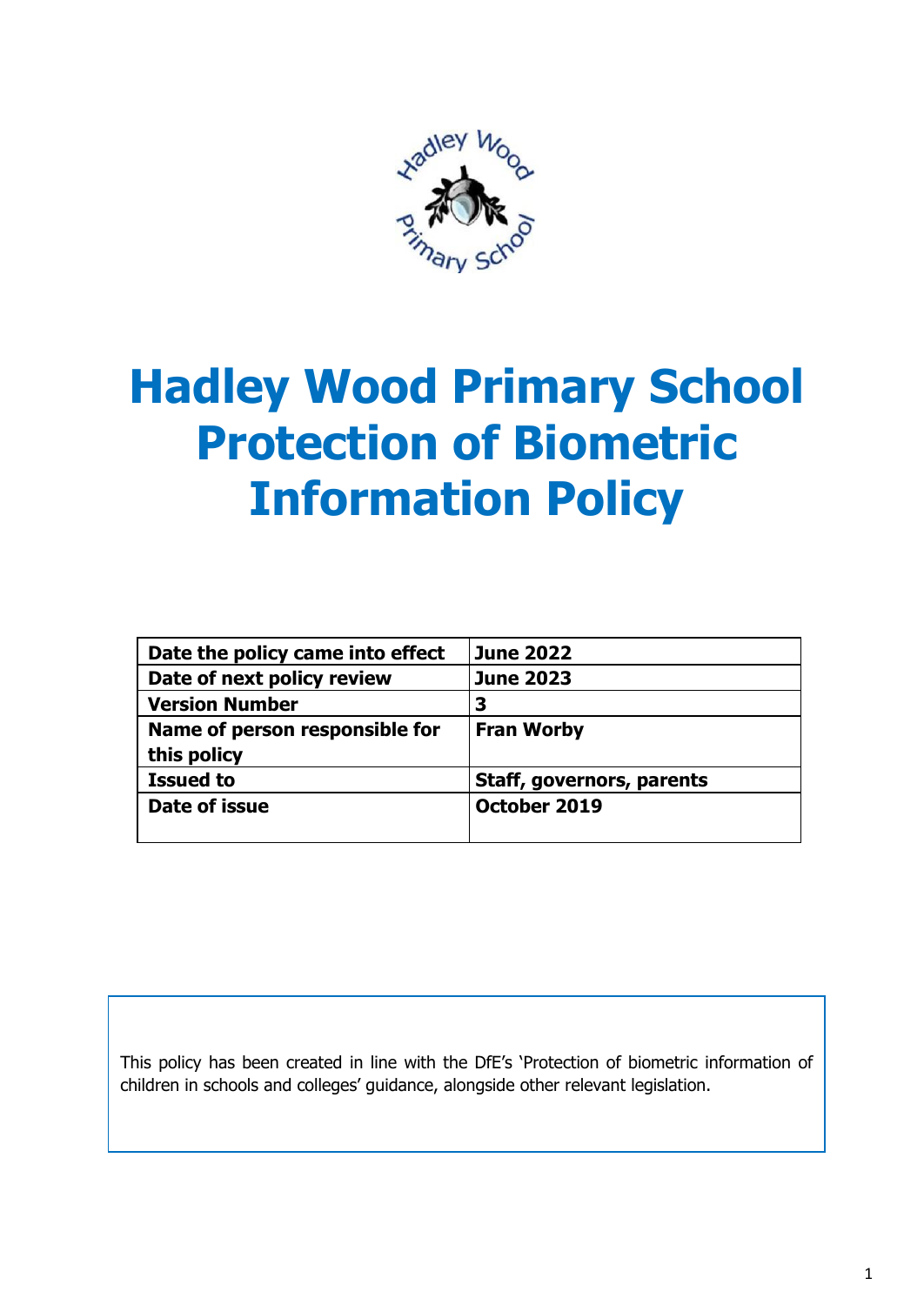# **Contents:**

Statement of intent

- 1. Legal framework
- 2. Definitions
- 3. Roles and responsibilities
- 4. Data protection principles
- 5. Data protection impact assessments (DPIAs)
- 6. Notification and consent
- 7. Alternative arrangements
- 8. Data retention
- 9. Breaches
- 10. Monitoring and review

#### Appendix

Parental Consent Form for the use of Biometric Data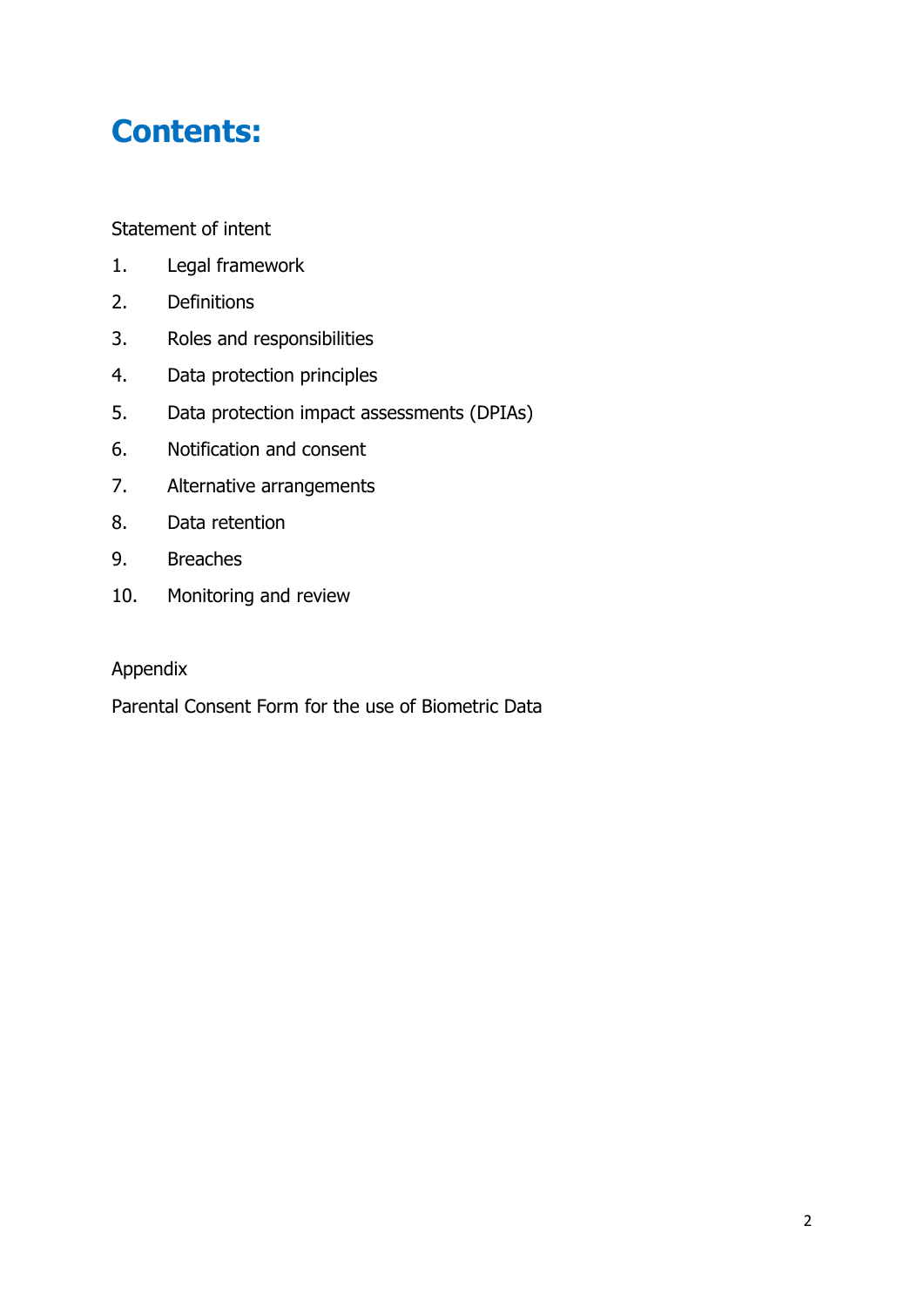# **Statement of intent**

Hadley Wood Primary School is committed to protecting the personal data of all its pupils and staff, this includes any biometric data we collect and process.

We collect and process biometric data in accordance with relevant legislation and guidance to ensure the data and the rights of individuals are protected. This policy outlines the procedure the school follows when collecting and processing biometric data.

#### **1. Legal framework**

1.1. This policy has due regard to all relevant legislation and guidance including, but not limited to, the following:

- Protection of Freedoms Act 2012
- Data Protection Act 2018
- General Data Protection Regulation (GDPR)
- DfE (2018) 'Protection of biometric information of children in schools and colleges'
- 1.2. This policy operates in conjunction with the following school policies:
	- Data Protection Policy
	- Online Safety Policy
	- Schools Retention and Disposal Schedule
	- Acceptable Use Policy

### **2. Definitions**

2.1. **Biometric data:** Personal information about an individual's physical or behavioural characteristics that can be used to identify that person, including their fingerprints, facial shape, retina and iris patterns, and hand measurements.

2.2. **Automated biometric recognition system:** A system which measures an individual's physical or behavioural characteristics by using equipment that operates 'automatically' (i.e. electronically). Information from the individual is automatically compared with biometric information stored in the system to see if there is a match in order to recognise or identify the individual.

2.3. **Processing biometric data:** Processing biometric data includes obtaining, recording or holding the data or carrying out any operation on the data including disclosing it, deleting it, organising it or altering it. An automated biometric recognition system processes data when: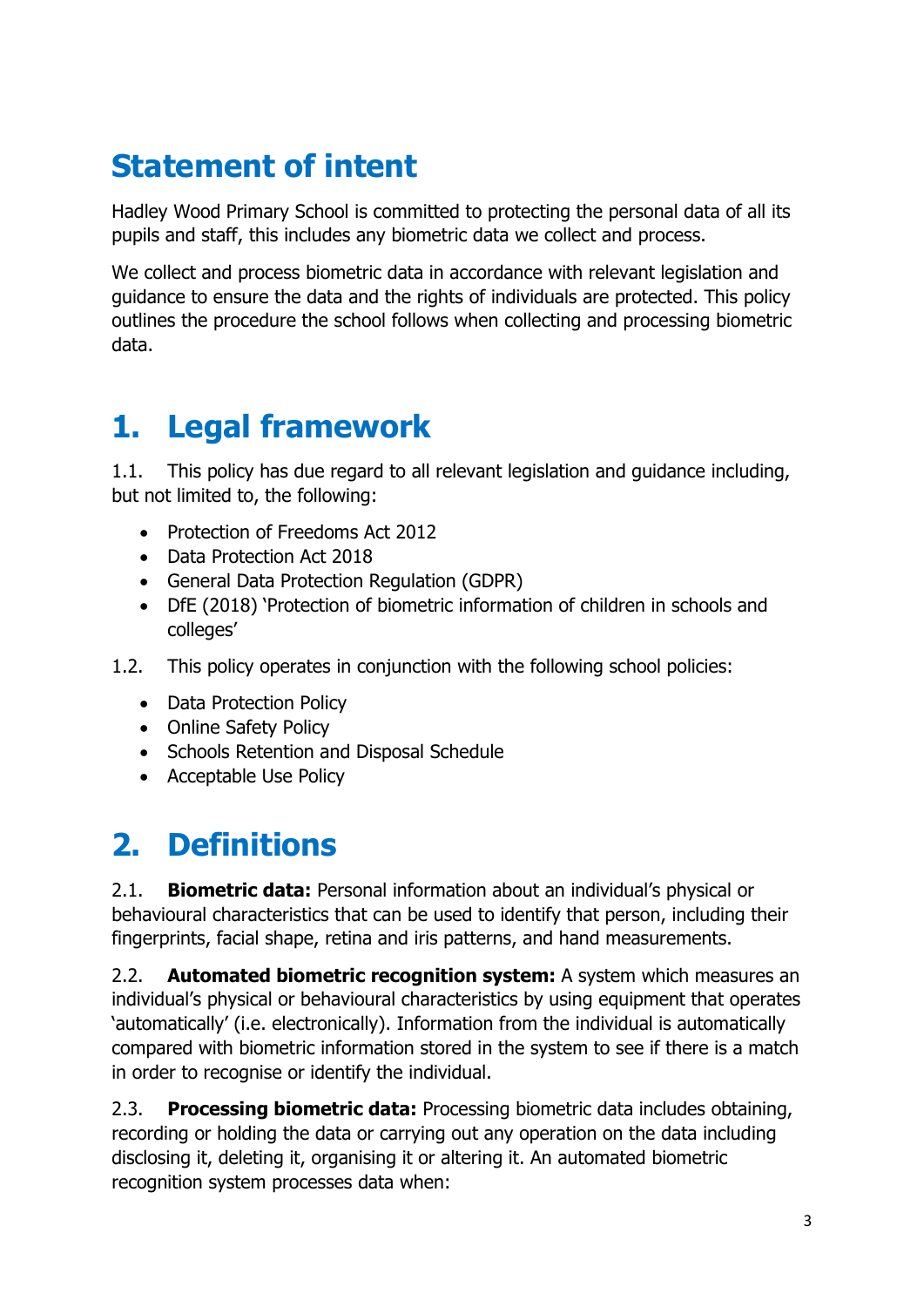- Recording pupils' biometric data, e.g. taking measurements from a fingerprint via a fingerprint scanner.

- Storing pupils' biometric information on a database.

- Using pupils' biometric data as part of an electronic process, e.g. by comparing it with biometric information stored on a database to identify or recognise pupils.

2.4. **Special category data:** Personal data which the GDPR says is more sensitive, and so needs more protection – where biometric data is used for identification purposes, it is considered special category data.

#### **3. Roles and responsibilities**

- 3.1. The Governing Body is responsible for:
	- Reviewing this policy on an annual basis.
- 3.2. The Headteacher is responsible for:
	- Ensuring the provisions in this policy are implemented consistently.
- 3.3. The Data Protection Officer (DPO) is responsible for:
	- Monitoring the school's compliance with data protection legislation in relation to the use of biometric data
	- Advising on when it is necessary to undertake a data protection impact assessment (DPIA) in relation to the school's biometric system(s)
	- Being the first point of contact for the ICO and for individuals whose data is processed by the school and connected third parties

3.4 The DPO for Hadley Wood Primary School is the Headteacher.

#### **4. Data protection principles**

4.1. The school processes all personal data, including biometric data, in accordance with the key principles set out in the GDPR.

4.2. The school ensures biometric data is:

- Processed lawfully, fairly and in a transparent manner
- Only collected for specified, explicit and legitimate purposes, and not further processed in a manner that is incompatible with those purposes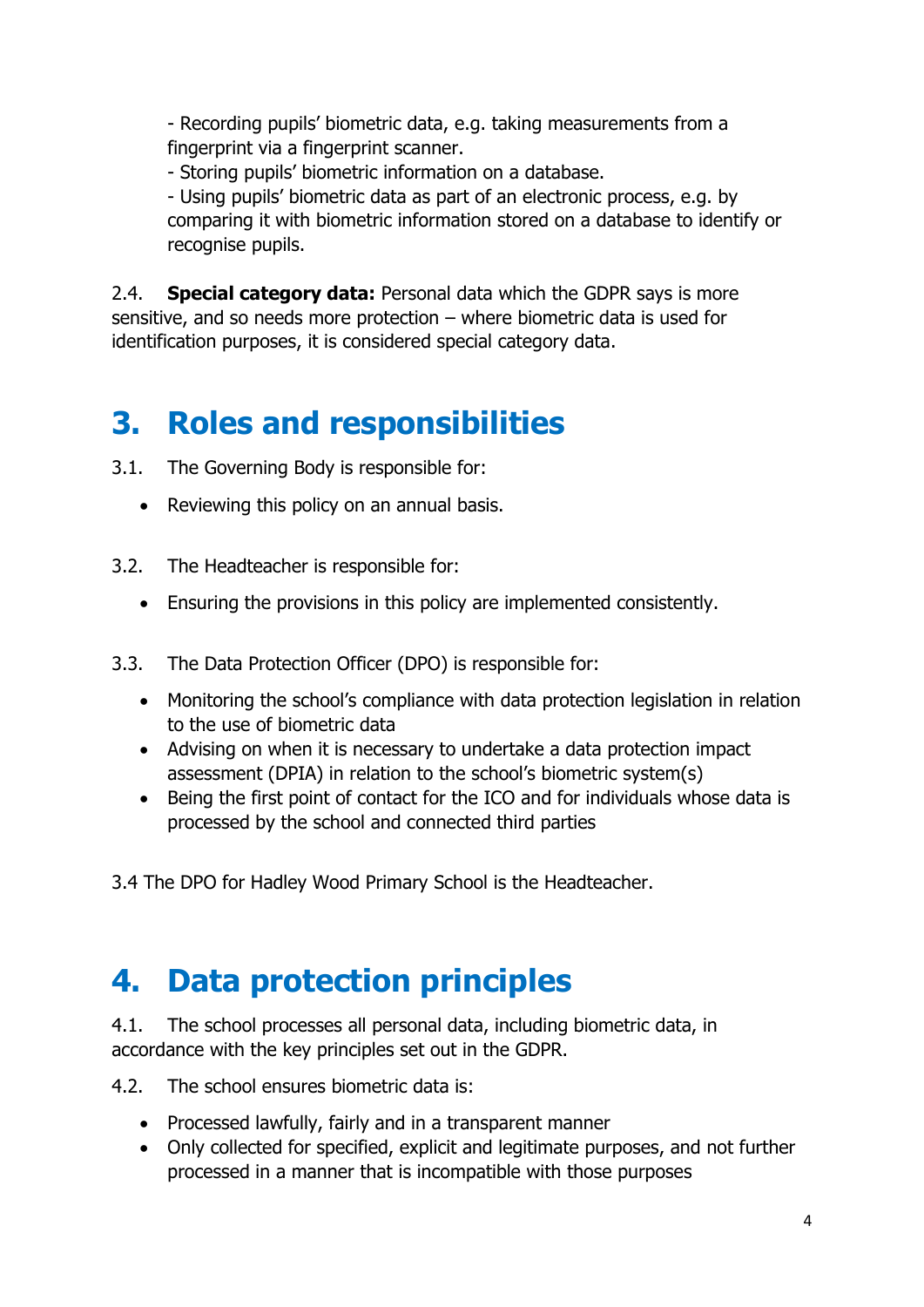- Adequate, relevant and limited to what is necessary in relation to the purposes for which they are processed
- Accurate and, where necessary, kept up-to-date, and that reasonable steps are taken to ensure inaccurate information is rectified or erased
- Kept in a form which permits identification of data subjects for no longer than is necessary for the purposes for which the personal data are processed
- Processed in a manner that ensures appropriate security of the information, including protection against unauthorised or unlawful processing and against accidental loss, destruction or damage, using appropriate technical or organisational measures

4.3. As the data controller, the school is responsible for being able to demonstrate its compliance with the provisions outlined in 4.2.

### **5. Data protection impact assessments (DPIAs)**

5.1. Prior to processing biometric data or implementing a system that involves processing biometric data, a DPIA will be carried out.

5.2. The DPO will oversee and monitor the process of carrying out the DPIA.

5.3. The DPIA will:

- Describe the nature, scope, context and purposes of the processing.
- Assess necessity, proportionality and compliance measures
- Identify and assess risks to individuals
- Identify any additional measures to mitigate those risks

5.4. When assessing levels of risk, the likelihood and the severity of any impact on individuals will be considered.

5.5. If a high risk is identified that cannot be mitigated, the DPO will consult the ICO (Information Commissioners Office) before the processing of the biometric data begins.

5.6. The ICO will provide the school with a written response (within eight weeks or 14 weeks in complex cases) advising whether the risks are acceptable, or whether the school needs to take further action. In some cases, the ICO may advise the school to not carry out the processing.

5.7. The school will adhere to any advice from the ICO.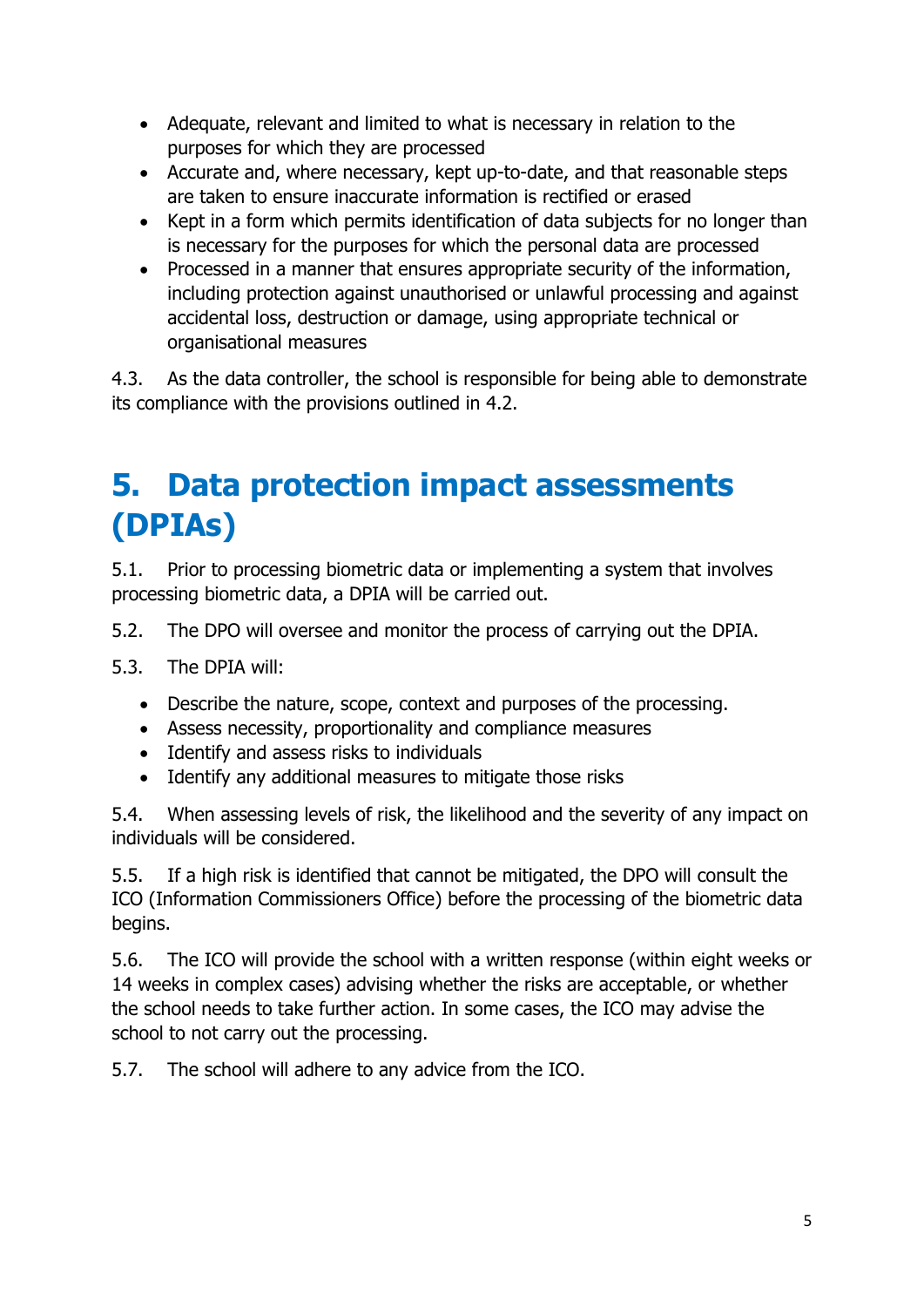### **6. Notification and consent**

Please note that the obligation to obtain consent for the processing of biometric information of children under the age of 18 is not imposed by the Data Protection Act 2018 or the GDPR. Instead, the consent requirements for biometric information is imposed by section 26 of the Protection of Freedoms Act 2012.

6.1. Where the school uses pupils' biometric data as part of an automated biometric recognition system (e.g. using pupils' fingerprints to receive school dinners instead of paying with cash), the school will comply with the requirements of the Protection of Freedoms Act 2012.

6.2. Prior to any biometric recognition system being put in place or processing a pupil's biometric data, the school will send the pupil's parents a Parental Notification and Consent Form for the use of Biometric Data **(Appendix )**

6.3. Written consent will be sought from at least one parent of the pupil before the school collects or uses a pupil's biometric data.

6.4. The name and contact details of the pupil's parents will be taken from the school's admission register.

6.5. Where the name of only one parent is included on the admissions register, the Headteacher will consider whether any reasonable steps can or should be taken to ascertain the details of the other parent.

6.6. The school does not need to notify a particular parent or seek their consent if it is satisfied that:

- The parent cannot be found, e.g. their whereabouts or identity is not known
- The parent lacks the mental capacity to object or consent
- The welfare of the pupil requires that a particular parent is not contacted, e.g. where a pupil has been separated from an abusive parent who must not be informed of the pupil's whereabouts
- It is otherwise not reasonably practicable for a particular parent to be notified or for their consent to be obtained

6.7. Where neither parent of a pupil can be notified for any of the reasons set out in 6.6, consent will be sought from the following individuals or agencies as appropriate:

- If a pupil is being 'looked after' by the LA or is accommodated or maintained by a voluntary organisation, the LA or voluntary organisation will be notified and their written consent obtained
- If the above does not apply, then notification will be sent to all those caring for the pupil and written consent will be obtained from at least one carer before the pupil's biometric data can be processed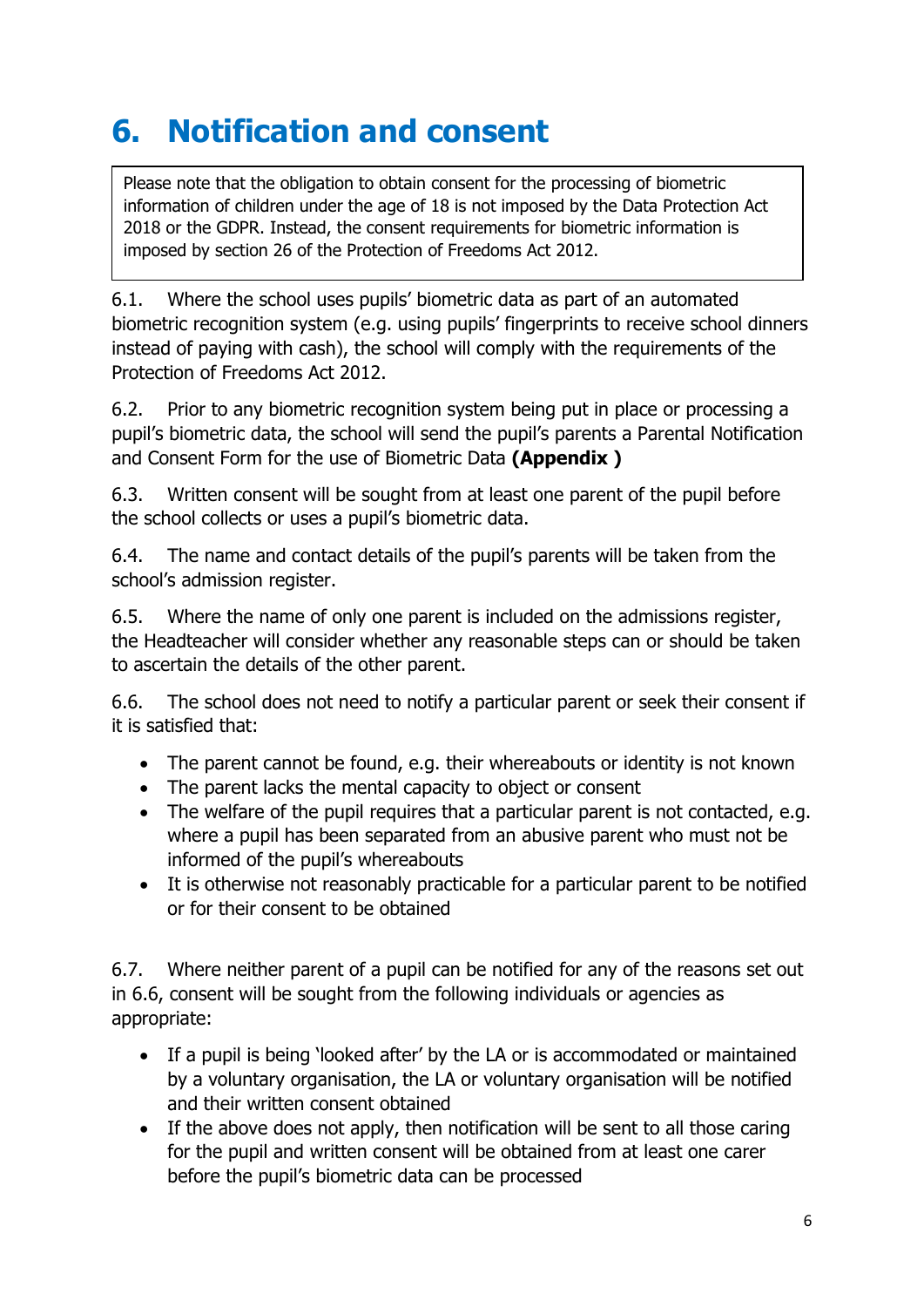6.8. Notification sent to parents and other appropriate individuals or agencies will include information regarding the following:

- Details about the type of biometric information to be taken
- How the data will be used
- The parent's and the pupil's right to refuse or withdraw their consent
- The school's duty to provide reasonable alternative arrangements for those pupils whose information cannot be processed

6.9. The school will not process the biometric data of a pupil under the age of 18 in the following circumstances:

- The pupil (verbally or non-verbally) objects or refuses to participate in the processing of their biometric data
- No parent or carer has consented in writing to the processing
- A parent has objected in writing to such processing, even if another parent has given written consent

6.10. Parents and pupils can object to participation in the school's biometric system(s) or withdraw their consent at any time. Where this happens, any biometric data relating to the pupil that has already been captured will be deleted.

6.11. If a pupil objects or refuses to participate, or to continue to participate, in activities that involve the processing of their biometric data, the school will ensure that the pupil's biometric data is not taken or used as part of a biometric recognition system, irrespective of any consent given by the pupil's parent(s).

6.12. Pupils will be informed that they can object or refuse to allow their biometric data to be collected and used either via letter or email.

6.13. Where staff members or other adults use the school's biometric system(s), consent will be obtained from them before they use the system.

6.14. Staff and other adults can object to taking part in the school's biometric system(s) and can withdraw their consent at any time. Where this happens, any biometric data relating to the individual that has already been captured will be deleted.

6.15. Alternative arrangements will be provided to any individual that does not consent to take part in the school's biometric system(s), in line with section 7 of this policy.

### **7. Alternative arrangements**

7.1. Parents, pupils, staff members and other relevant adults have the right to not take part in the school's biometric system(s).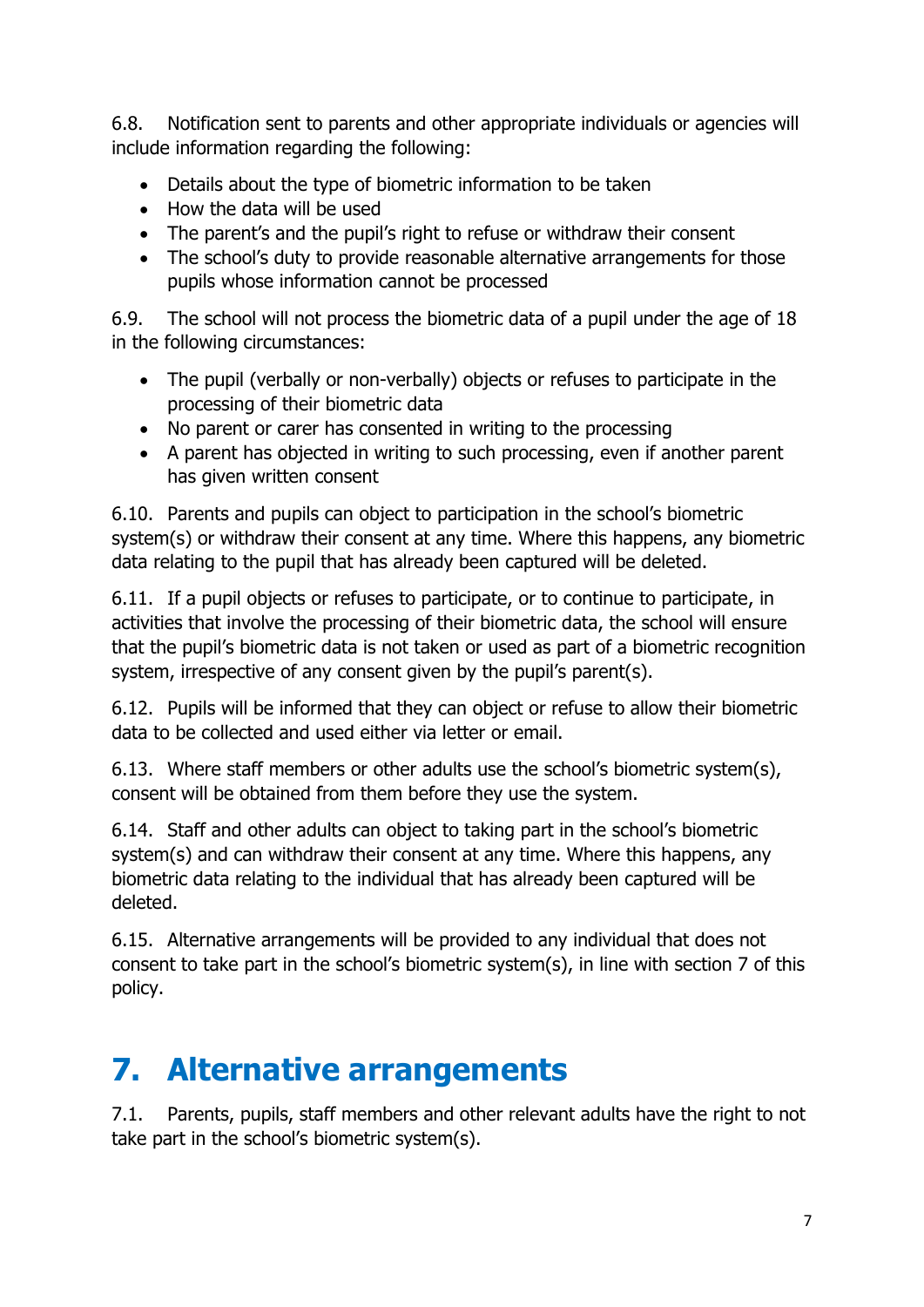7.2. Where an individual objects to taking part in the school's biometric system(s), reasonable alternative arrangements will be provided that allow the individual to access the relevant service, e.g. where a biometric system uses pupil's fingerprints to pay for school meals, the pupil will be able to use cash for the transaction instead.

7.3. Alternative arrangements will not put the individual at any disadvantage or create difficulty in accessing the relevant service, or result in any additional burden being placed on the individual (and the pupil's parents, where relevant).

### **8. Data retention**

8.1. Biometric data will be managed and retained in line with the school's Data Protection Policy.

8.2. If an individual (or a pupil's parent, where relevant) withdraws their consent for their/their child's biometric data to be processed, it will be erased from the school's system.

### **9. Breaches**

9.1. There are appropriate and robust security measures in place to protect the biometric data held by the school. These measures are detailed in the school's Data Protection Policy.

9.2. Any breach to the school's biometric system(s) will be dealt with in accordance with the agreed breach reporting process.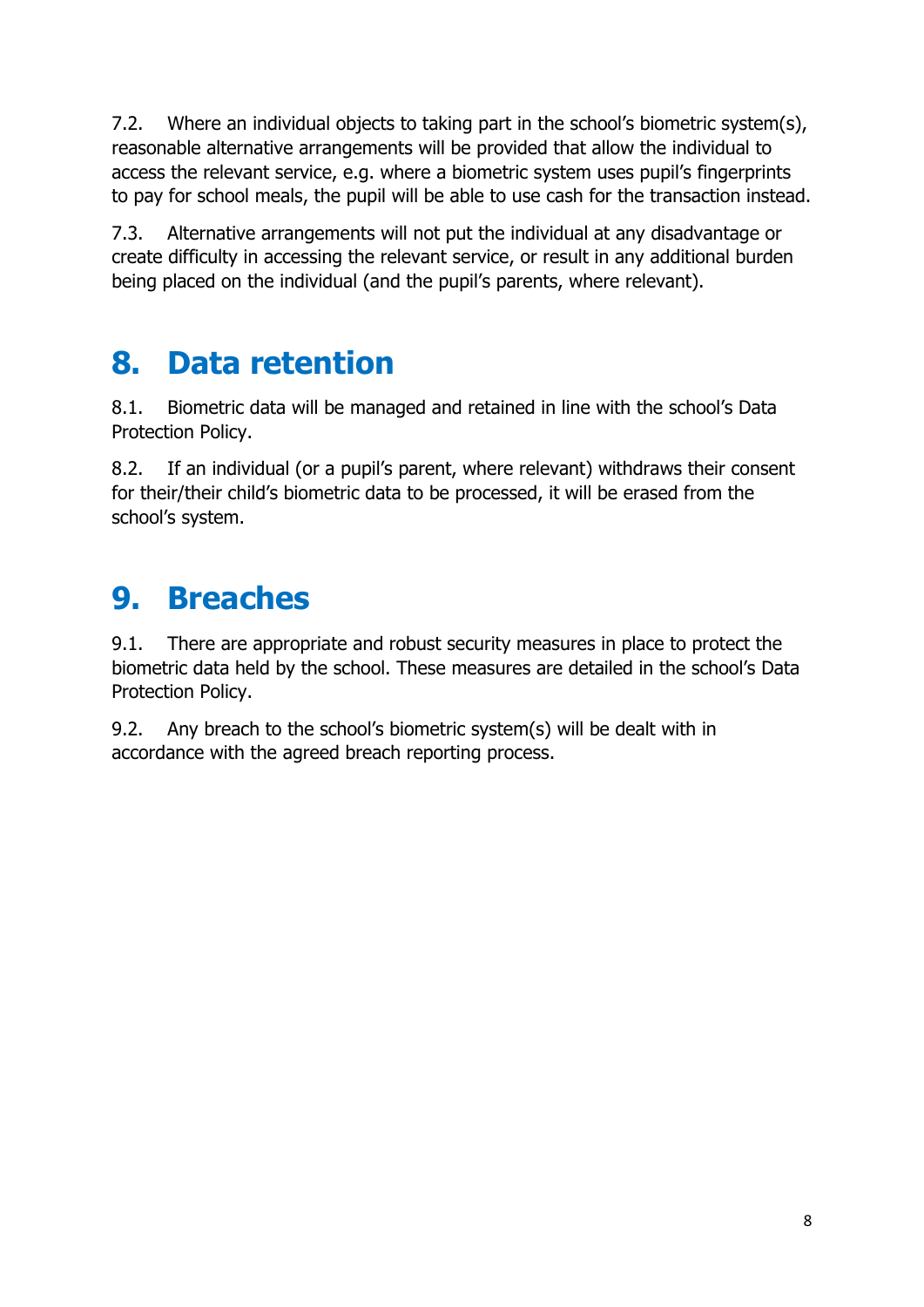#### **Parental Notification and Consent Form for the use of Biometric Data**

Hadley Wood Primary Courtleigh Avenue Enfield EN4 0HT Date

#### **RE: Notification of intention to process pupils' biometric information and consent form**

Dear Parent/Carer

I am writing to notify you of the school's wishes to use information about your child as part of an automated (i.e. electronically-operated) recognition system. The purpose of this system is to [specify what the purpose of the system is, e.g. to facilitate catering transactions to be made using pupils' fingerprints instead of by using cash].

The information from your child that we wish to use is referred to as 'biometric information'.

#### **Biometric information and how it will be used**

Biometric information is information about a person's physical or behavioural characteristics that can be used to identify them, e.g. their fingerprint. The school would like to collect and use the following biometric information from your child:

• [Specify the biometric information you want to collect and process]

The school would like to use this information for the purpose of providing your child with [specify the purpose of using the information, e.g. so the child can pay for their school meal using their fingerprint].

The information will be used as part of an automated biometric recognition system. This system will take measurements of the biometric information specified above and convert these measurements into a template to be stored on the system. An image of your child's biometric information is not stored. The template (i.e. the measurements taken from your child) will be used to permit your child to access services.

The law places specific requirements on schools when using personal information, such as biometric information, about pupils for the purposes of an automated biometric recognition system. For example:

- The school will not use the information for any purpose other than those for which it was originally obtained and made known to the parent(s) (i.e. as stated above).
- The school will ensure that the information is stored securely.
- The school will tell you what it intends to do with the information.
- Unless the law allows it, the school will not disclose personal information to another person or body.
- Please note, the school has to share the information with the following bodies: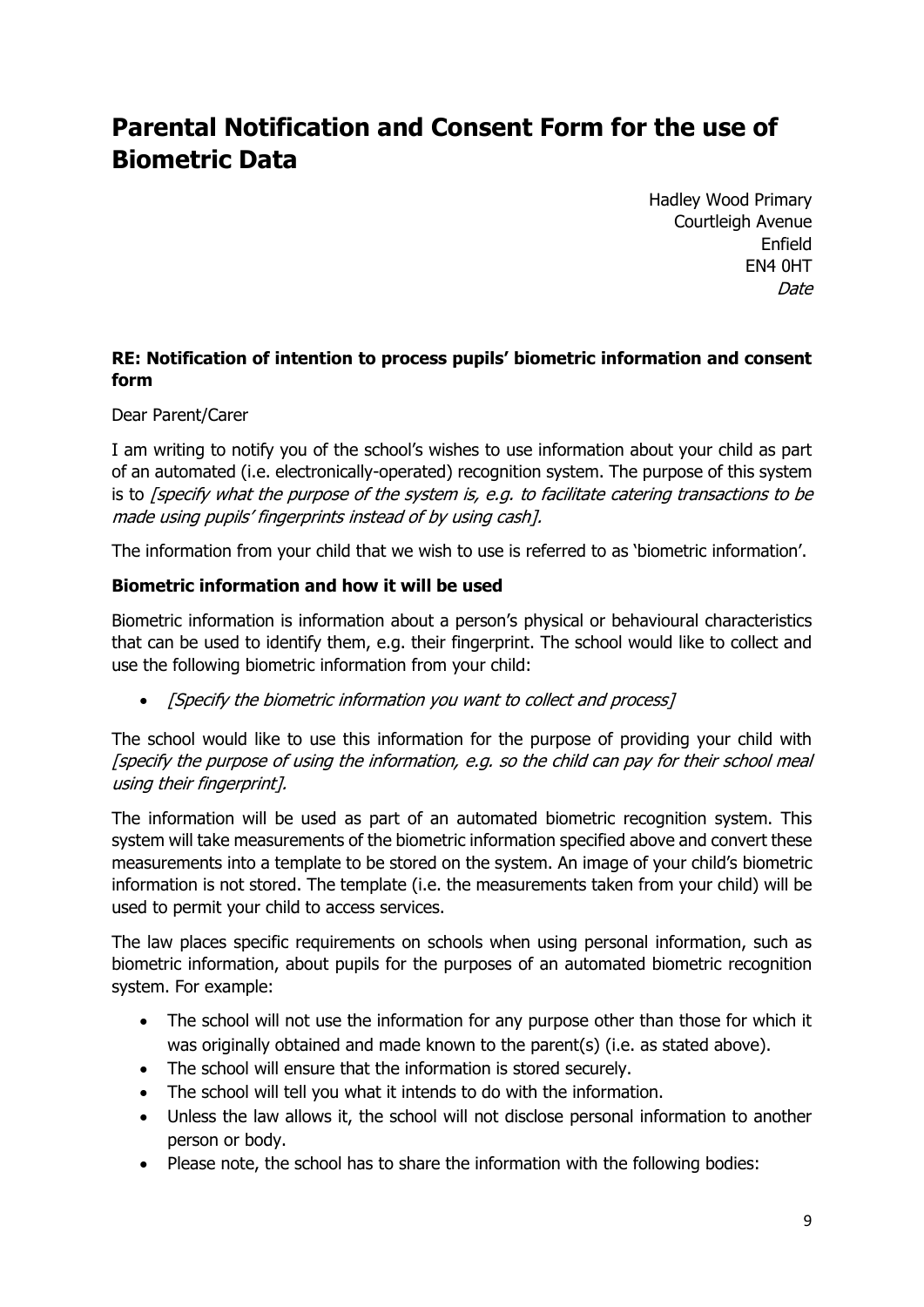[Specify any third party with which the information is to be shared, e.g. the supplier of the biometric system]

This is necessary in order to [specify why is needs to be disclosed to the third party].

#### **Providing your consent/objecting to the use of biometric data**

Under the Protection of Freedoms Act 2012, we are required to notify each parent of a child and obtain the written consent of at least one parent before being able to use a child's biometric information for an automated system.

Consent given by one parent will be overridden if the other parent objects in writing to the use of their child's biometric information. Similarly, if your child objects to the use of their biometric information, the school cannot collect or use the information for inclusion on the automated recognition system.

You can also object to the proposed processing of your child's biometric information at any time or withdraw any consent you have previously given. Please note that you must make any consent, withdrawal of consent or objection in writing.

Even if you have given your consent, your child can object or refuse at any time to their biometric information being collected and used – their objection does not need to be in writing. We would appreciate if you could discuss this with your child and explain to them that they can object if they want to.

The school is happy to answer any questions you or your child may have – please feel free to contact us via the school office.

If you do not wish for your child's biometric information to be used by the school, or your child objects to such processing, the school will provide reasonable alternative arrangements for pupils who are not going to use the automated system to *[insert relevant service, e.g. pay* for school meals].

Please note that, when your child leaves the school or ceases to use the biometric system, their biometric information will be securely erased in line with the school's GDPR and Data Protection Policy.

Please complete the form below to confirm if you do or do not consent to the collection and use of your child's biometric information and return it to the school office by *date*.

Kind regards,

Mrs. F Worby

Headteacher